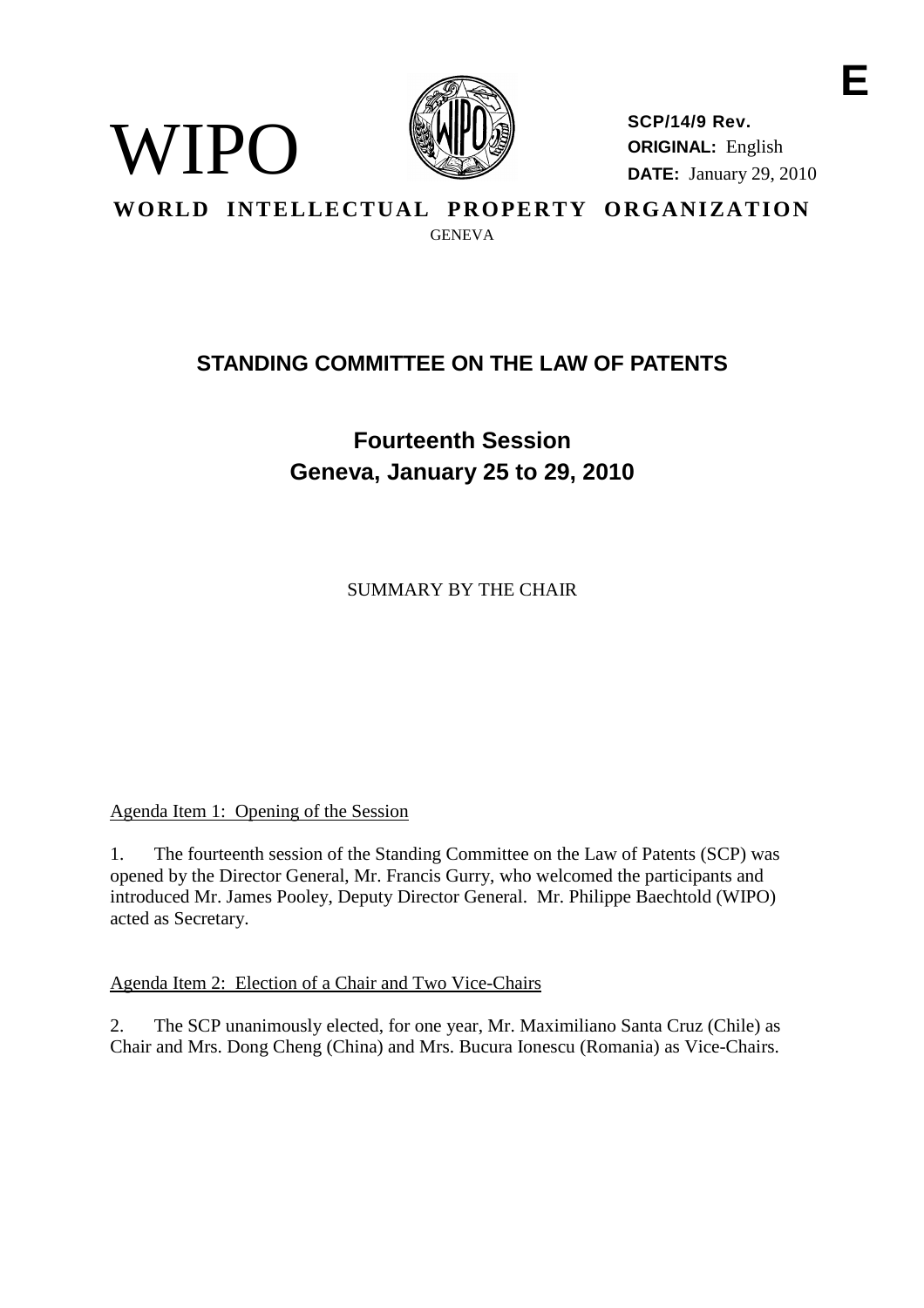# Agenda Item 3: Adoption of the draft Agenda

3. The SCP adopted the draft agenda (document SCP/14/1 Prov.) with the addition of the proposal from the Delegation of Brazil (document SCP/14/7) under agenda item 7(b), to be included in the final version (document SCP/14/1).

# Agenda Item 4: Adoption of the Draft Report of the Thirteenth Session

4. The Committee adopted the draft report of its thirteenth session (document SCP/13/8 Prov.1) as proposed, with amendments received from the Delegation of Japan and the Representatives of ALIFAR and CEIPI, which will be included in the final report (document SCP/13/8).

### Agenda Item 5: Report on the Conference on Intellectual Property and Public Policy Issues

5. The Chair presented an oral report on the Conference on Intellectual Property and Public Policy Issues, which was held on July 13 and 14, 2009 (document SCP/14/8). Many delegations stated that the Conference had provided a good opportunity to discuss issues and challenges related to the interface of intellectual property and public policy issues.

### Agenda Item 6: Report on the International Patent System

6. The discussions were based on documents SCP/14/6 and SCP/12/3 Rev.2. Some delegations requested modifications in document SCP/14/6 with respect to their national laws.

7. The SCP agreed that document SCP/12/3 Rev.2 would remain open for further discussion at the next session of the SCP. Document SCP/14/6 will be updated, based on the comments received, or that will be received, from Member States.

### Agenda Item 7: Preliminary Studies on Selected Issues

8. Discussions were based on documents SCP/13/2, 3, 4 and 5, and SCP/14/2, 3, 4, 5 and 7. Many delegations stated that these documents constituted a good basis for discussions, and requested further elaborations and clarifications on various issues contained in the documents. Several delegations expressed the importance of the studies being available in all official UN languages.

9. Concerning agenda item 7(b), a proposal in respect of exceptions and limitations to patent rights was submitted by the Delegation of Brazil (document SCP/14/7), which received broad support in the Committee. Other delegations, however, expressed concern that they had not received the document in advance of the meeting, and therefore had insufficient time to consider the proposal, and expressed a wish to consider the proposal at the following session. Further, the Secretariat presented information on the external experts' study regarding exclusions, exceptions and limitations (document SCP/14/INF/2) to the Committee.